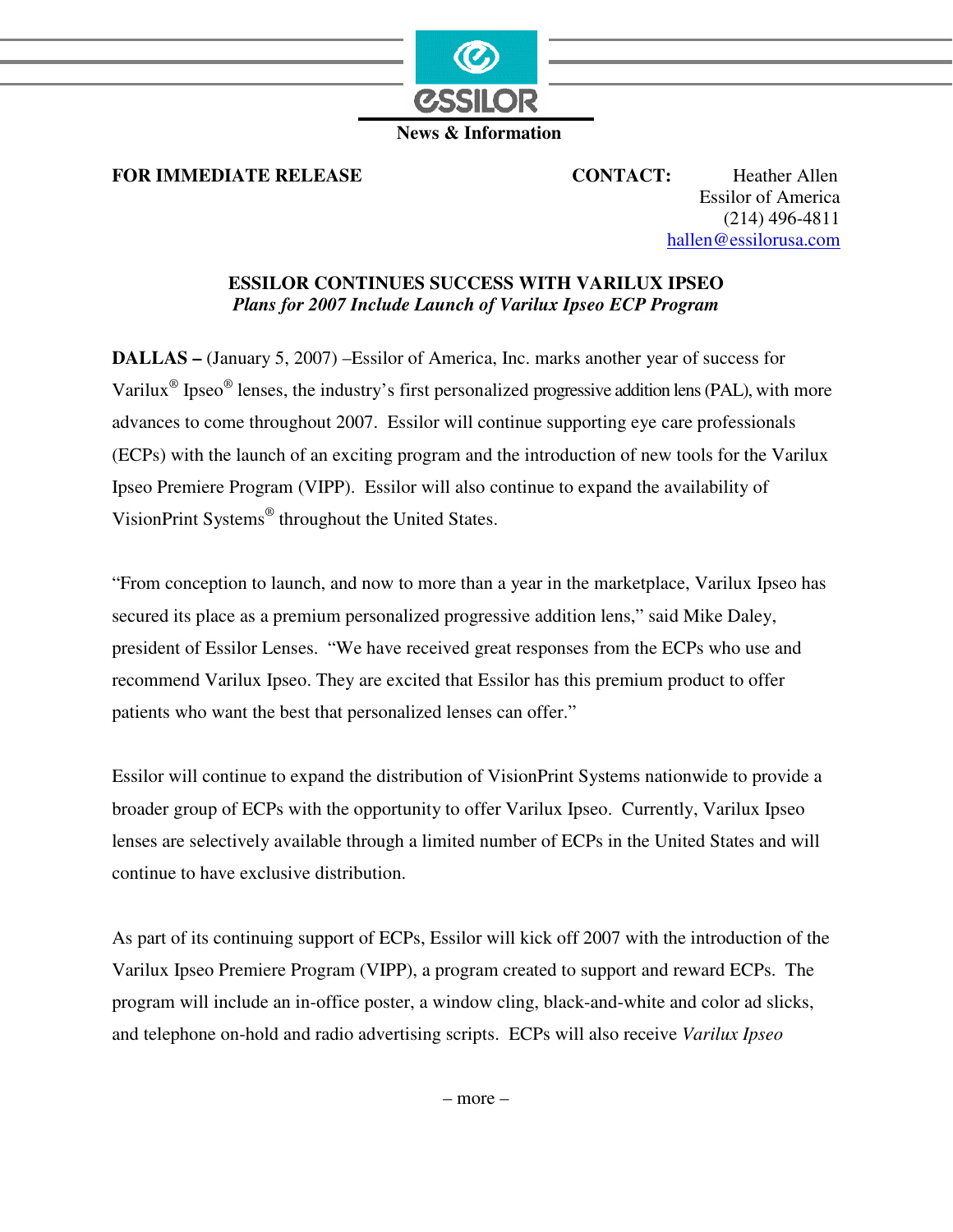*Insight,* a quarterly newsletter designed to keep ECPs who offer Varilux Ipseo lenses informed about the product. The January edition of the newsletter will also explain how ECPs can use each piece. ECPs can expect to receive the package during the last week of January 2007.

In addition, ECPs that dispense Varilux Ipseo lenses can look forward to special incentives from Essilor in 2007. The company will feature exclusive incentives and prizes at trade shows, and plans to expand select promotions offered through the Essilor Edge program.

Varilux Ipseo lenses, introduced in March of 2005, is the world's first and only PAL to integrate the physiological measures of an individual's Head and Eye movement and prescription parameters into a lens design for a completely custom-made PAL Essilor's VisionPrint System measures the unique visual behavior of each patient's Head and Eye movements, and allows for lenses to be individually designed to optimize a patient's field of vision. The result is Varilux Ipseo lenses, a progressive lens that is adapted to your patients. The lens is available in the following materials: Thin&Lite® 1.74 in clear, Thin&Lite 1.67 in clear and Transitions® Lenses, Airwear<sup>®</sup> in clear and Transitions Lenses, and 1.50 index plastic in clear and Transitions Lenses. Varilux Ipseo lenses are offered through authorized Varilux distributors, including Essilor Laboratories of America (ELOA).

In April 2006, Varilux Ipseo lenses were enhanced with W.A.V.E. Technology™: Wavefront Advanced Vision Enhancement. This technology provides patients with sharper vision at all distances by virtually eliminating distortions found in all progressive lenses. Only Varilux Ipseo lenses combine "personalization" with W.A.V.E. Technology to create the ultimate progressive lenses.

The new Varilux Ipseo lenses with W.A.V.E. Technology will continue to be systematically available with Crizal Alizé with Clear Guard™. Crizal Alizé with Clear Guard provides unparallel durability, superior cleanability and smudge resistance, giving wearers the clearest vision.

– more –

13515 North Stemmons Freeway Dallas, Texas 75234 1-800-Essilor www.EssilorUSA.com